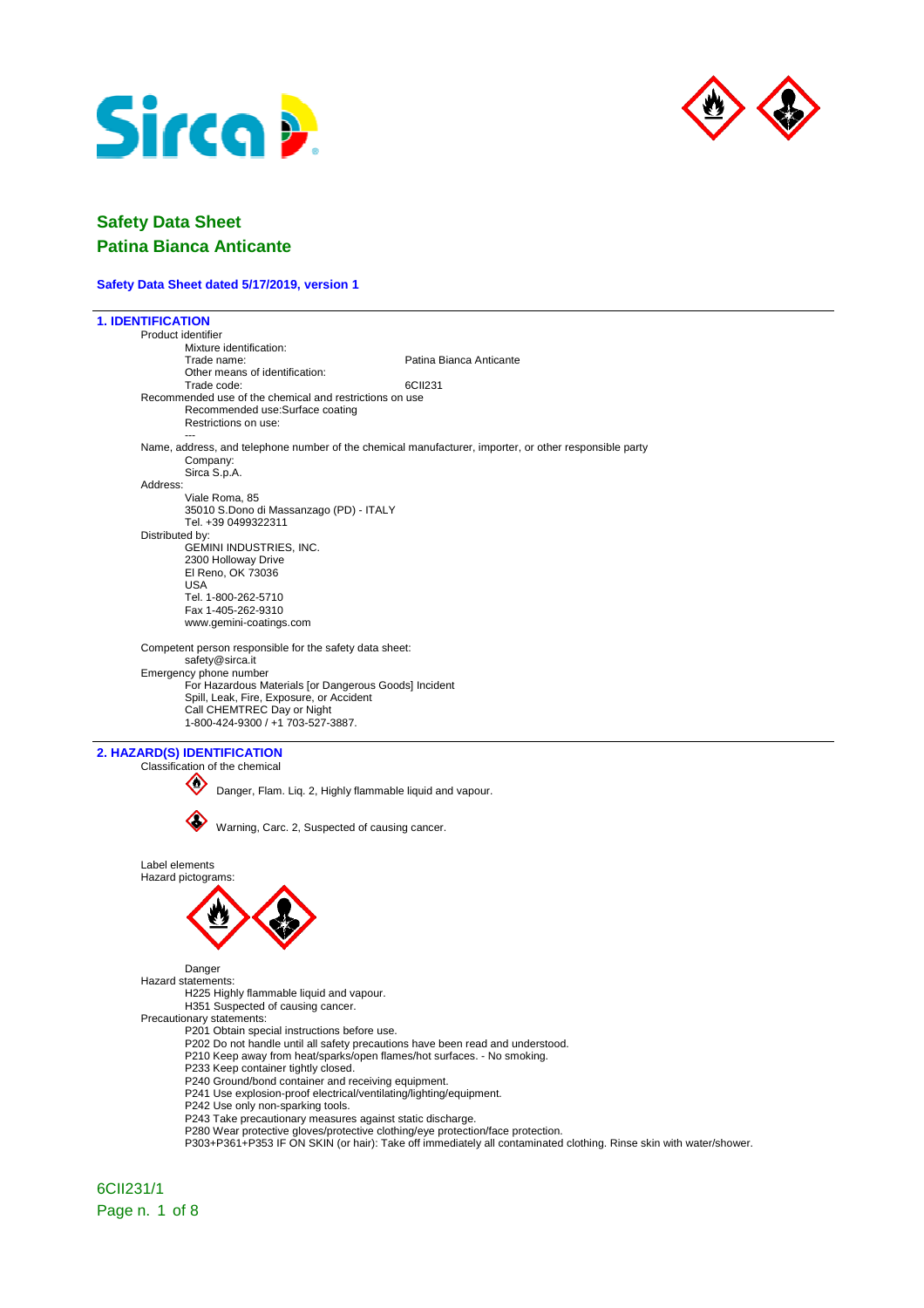

P308+P313 IF exposed or concerned: Get medical advice/attention. P370+P378 In case of fire: Use a CO2, Foam, Chemical powders for extinction. P403+P235 Store in a well-ventilated place. Keep cool. P405 Store locked up. P501 Dispose of contents/container in accordance with applicable regulations. Special Provisions: None Hazards not otherwise classified identified during the classification process: None Ingredient(s) with unknown acute toxicity: None. Additional classification information NFPA rating: 1 HMIS rating: **HEALTH**  $\overline{\mathbf{r}}$ າ **FLAMMABILITY**  $\overline{3}$ PHYSICAL HAZARD<sup>1</sup> **PERSONAL PROTECTION** 

| <b>3. COMPOSITION/INFORMATION ON INGREDIENTS</b>                                                                          |
|---------------------------------------------------------------------------------------------------------------------------|
| Substances                                                                                                                |
| N.A.                                                                                                                      |
| <b>Mixtures</b><br>Hazardous components within the meaning of 29 CFR 1910.1200 and related classification:                |
|                                                                                                                           |
| $>= 9.9\% - < 12.5\%$ Titanium dioxide                                                                                    |
| REACH No.: 01-2119489379-17-xxxx, CAS: 13463-67-7, EC: 236-675-5                                                          |
| A.6/2 Carc. 2 H351                                                                                                        |
|                                                                                                                           |
|                                                                                                                           |
| $>= 1\% - < 2\%$ propan-2-ol<br>REACH No.: 01-2119457558-25-xxxx, Index number: 603-117-00-0, CAS: 67-63-0, EC: 200-661-7 |
|                                                                                                                           |
| B.6/2 Flam. Liq. 2 H225                                                                                                   |
|                                                                                                                           |
| A.3/2A Eye Irrit. 2A H319                                                                                                 |
|                                                                                                                           |
| A.8/3 STOT SE 3 H336                                                                                                      |
|                                                                                                                           |
|                                                                                                                           |
| $>= 1\% - < 2\%$ acetone                                                                                                  |
| REACH No.: 01-2119471330-49-xxxx, Index number: 606-001-00-8, CAS: 67-64-1, EC: 200-662-2                                 |
| B.6/2 Flam. Liq. 2 H225                                                                                                   |
|                                                                                                                           |
| A.3/2A Eye Irrit. 2A H319                                                                                                 |
|                                                                                                                           |
|                                                                                                                           |

6CII231/1 Page n. 2 of 8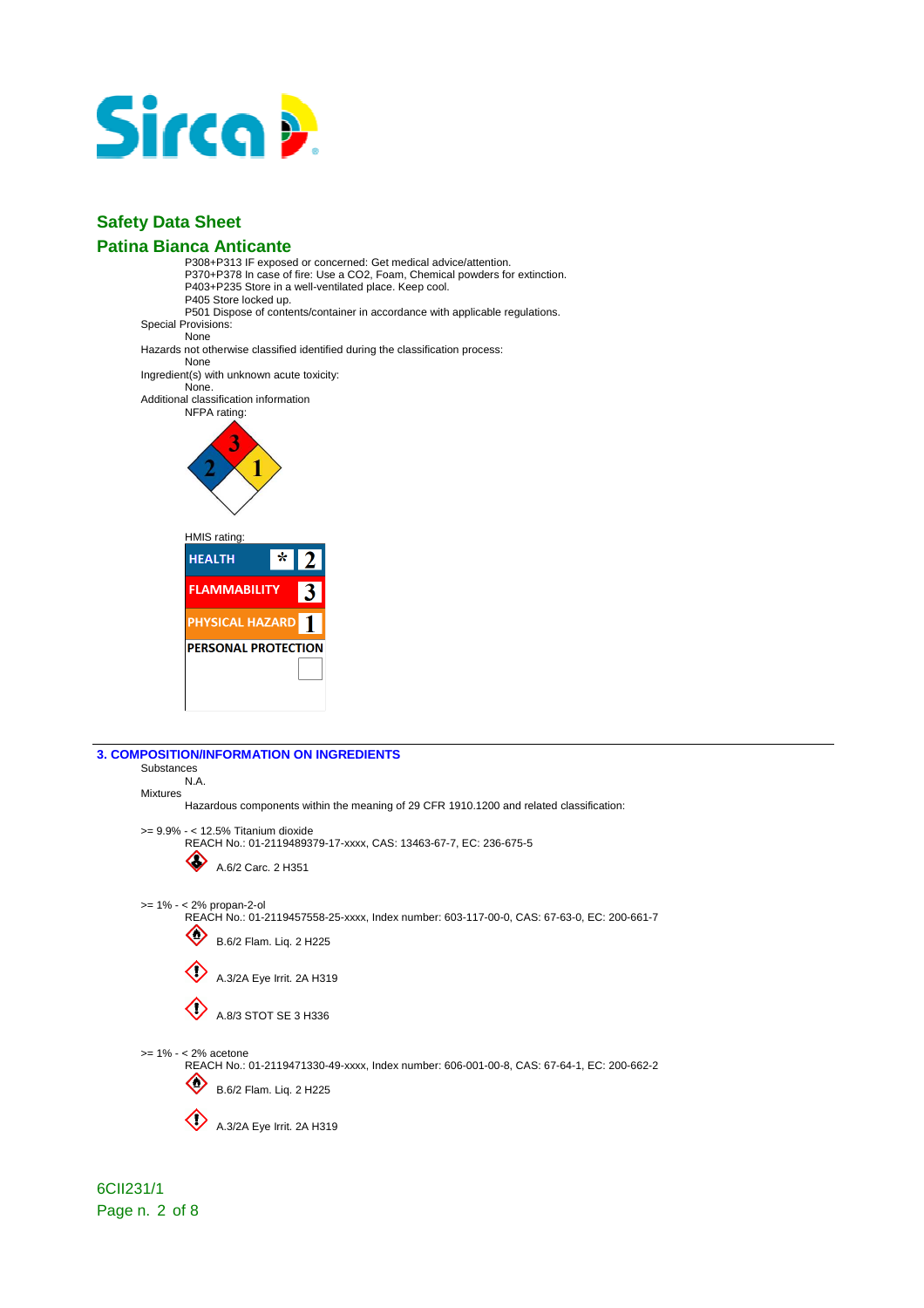

|                                  | <b>Safety Data Sheet</b>                                                                                                                                                                                               |  |  |
|----------------------------------|------------------------------------------------------------------------------------------------------------------------------------------------------------------------------------------------------------------------|--|--|
| <b>Patina Bianca Anticante</b>   |                                                                                                                                                                                                                        |  |  |
|                                  | A.8/3 STOT SE 3 H336                                                                                                                                                                                                   |  |  |
|                                  | >= 1% - < 2% ethanediol; ethylene glycol<br>REACH No.: 01-2119456816-28-xxxx, Index number: 603-027-00-1, CAS: 107-21-1, EC: 203-473-3<br>A.1/4/Oral Acute Tox. 4 H302                                                 |  |  |
| <b>4. FIRST-AID MEASURES</b>     |                                                                                                                                                                                                                        |  |  |
|                                  | Description of necessary measures                                                                                                                                                                                      |  |  |
| In case of skin contact:         |                                                                                                                                                                                                                        |  |  |
|                                  | Immediately take off all contaminated clothing.                                                                                                                                                                        |  |  |
|                                  | Remove contaminated clothing immediately and dispose off safely.                                                                                                                                                       |  |  |
| In case of eyes contact:         | In case of contact with eyes, rinse immediately with plenty of water and seek medical advice.                                                                                                                          |  |  |
| In case of Ingestion:            |                                                                                                                                                                                                                        |  |  |
|                                  | Do not under any circumstances induce vomiting. OBTAIN A MEDICAL EXAMINATION IMMEDIATELY.                                                                                                                              |  |  |
| In case of Inhalation:           |                                                                                                                                                                                                                        |  |  |
|                                  | Remove casualty to fresh air and keep warm and at rest.                                                                                                                                                                |  |  |
|                                  | Most important symptoms/effects, acute and delayed                                                                                                                                                                     |  |  |
| None                             |                                                                                                                                                                                                                        |  |  |
|                                  | Indication of immediate medical attention and special treatment needed<br>In case of accident or unwellness, seek medical advice immediately (show directions for use or safety data sheet if possible).<br>Treatment: |  |  |
| None                             |                                                                                                                                                                                                                        |  |  |
| <b>5. FIRE-FIGHTING MEASURES</b> |                                                                                                                                                                                                                        |  |  |
|                                  | Suitable extinguishing media:                                                                                                                                                                                          |  |  |
|                                  | In case of fire: Use a CO2, Foam, Chemical powders for extinction.                                                                                                                                                     |  |  |
|                                  | Unsuitable extinguishing media:                                                                                                                                                                                        |  |  |
|                                  | None in particular.<br>Specific hazards arising from the chemical                                                                                                                                                      |  |  |
|                                  | Do not inhale explosion and combustion gases.                                                                                                                                                                          |  |  |
|                                  | Burning produces heavy smoke.                                                                                                                                                                                          |  |  |
|                                  | Hazardous combustion products:                                                                                                                                                                                         |  |  |
| None                             |                                                                                                                                                                                                                        |  |  |
| Explosive properties:            | N.A.                                                                                                                                                                                                                   |  |  |
| Oxidizing properties:            | N.A.                                                                                                                                                                                                                   |  |  |
|                                  | Special protective equipment and precautions for fire-fighters                                                                                                                                                         |  |  |
|                                  | Use suitable breathing apparatus.                                                                                                                                                                                      |  |  |
|                                  | Collect contaminated fire extinguishing water separately. This must not be discharged into drains.                                                                                                                     |  |  |
|                                  | Move undamaged containers from immediate hazard area if it can be done safely.                                                                                                                                         |  |  |
|                                  |                                                                                                                                                                                                                        |  |  |
|                                  | <b>6. ACCIDENTAL RELEASE MEASURES</b>                                                                                                                                                                                  |  |  |
|                                  | Personal precautions, protective equipment, and emergency procedures                                                                                                                                                   |  |  |

Wear personal protection equipment. Remove all sources of ignition. Remove persons to safety. See protective measures under point 7 and 8. Methods and materials for containment and cleaning up Wash with plenty of water.

#### **7. HANDLING AND STORAGE**

Precautions for safe handling

- Avoid contact with skin and eyes, inhalation of vapours and mists.
- Exercise the greatest care when handling or opening the container.
- Do not use on extensive surface areas in premises where there are occupants.
- Don't use empty container before they have been cleaned.
- Before making transfer operations, assure that there aren't any incompatible material residuals in the containers.
- Contamined clothing should be changed before entering eating areas.
- Do not eat or drink while working.
- See also section 8 for recommended protective equipment.
- Conditions for safe storage, including any incompatibilities
	- Always keep in a well ventilated place.
		- Keep away from unguarded flame, sparks, and heat sources. Avoid direct exposure to sunlight.
		- Keep away from flame and sparks. Avoid accumulating electrostatic charge.
		- Place recipients on the ground whilst decanting, and wear anti-static clothing and shoes.

6CII231/1 Page n. 3 of 8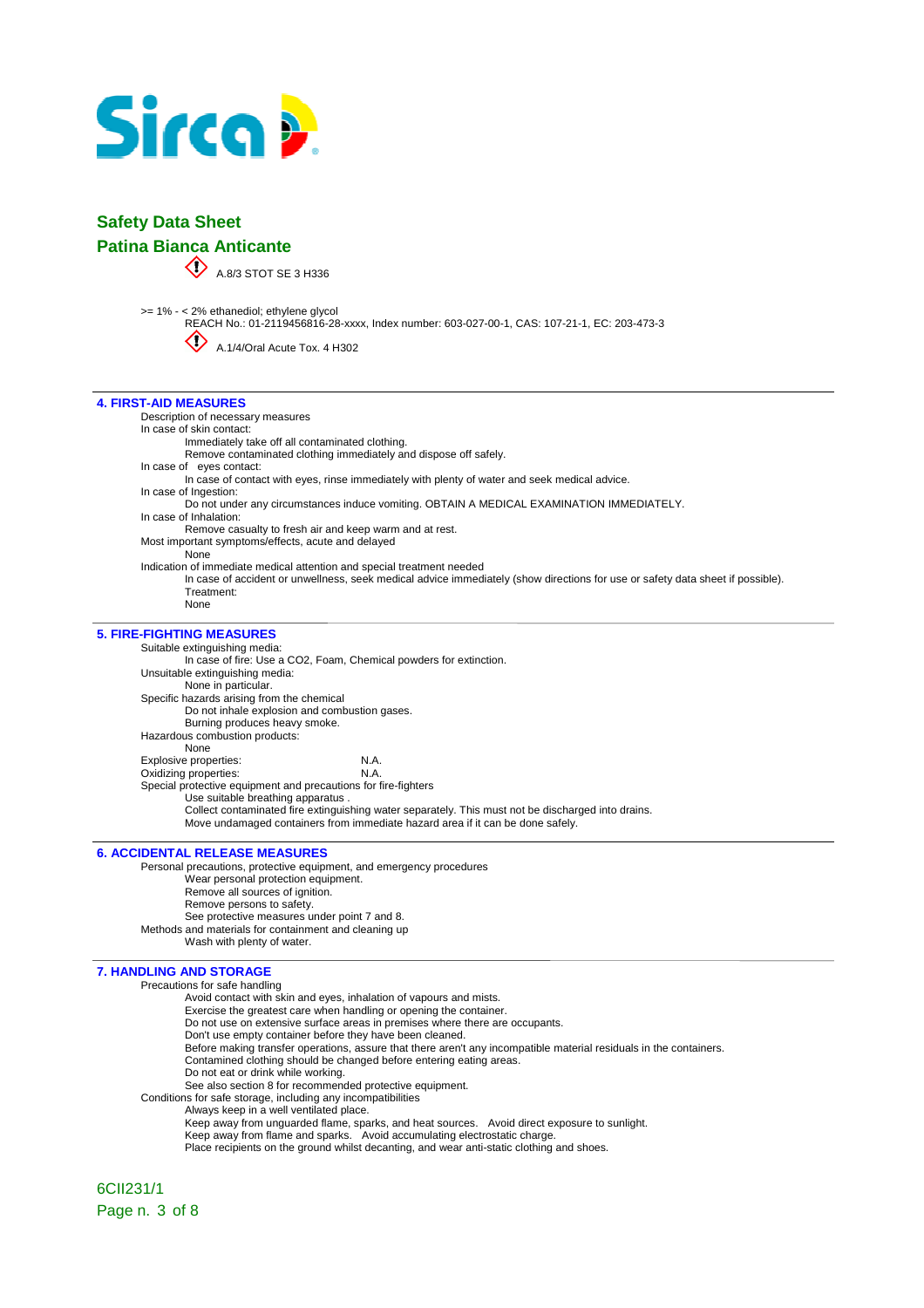

Keep away from food, drink and feed. Incompatible materials: None in particular. Instructions as regards storage premises: Cool and adequately ventilated. Safety electric system. Storage temperature: Store at ambient temperature.

| <b>8. EXPOSURE CONTROLS/PERSONAL PROTECTION</b>                                                                                                                                                      |  |
|------------------------------------------------------------------------------------------------------------------------------------------------------------------------------------------------------|--|
| Control parameters                                                                                                                                                                                   |  |
| Titanium dioxide - CAS: 13463-67-7                                                                                                                                                                   |  |
| ACGIH - TWA(8h): 10 mg/m3 - Notes: A4 - LRT irr                                                                                                                                                      |  |
| propan-2-ol - CAS: 67-63-0                                                                                                                                                                           |  |
| ACGIH - TWA(8h): 200 ppm - STEL: 400 ppm - Notes: A4, BEI - Eye and URT irr, CNS impair                                                                                                              |  |
| acetone - CAS: 67-64-1                                                                                                                                                                               |  |
| Québec - TWA(8h): 1210 mg/m3, 500 ppm - Behaviour: Binding<br>TWA (Italia) - TWA: 1781 mg/m3                                                                                                         |  |
| EU - TWA(8h): 1210 mg/m3, 500 ppm                                                                                                                                                                    |  |
| ACGIH - Behaviour: Binding - Notes: IBE: 50mg/l campione urine fine turno - indicartore biologico : Acetone                                                                                          |  |
| ACGIH - TWA(8h): 250 ppm - STEL: 500 ppm - Notes: A4, BEI - URT and eye irr, CNS impair                                                                                                              |  |
| ethanediol; ethylene glycol - CAS: 107-21-1                                                                                                                                                          |  |
| (OEL (IT)) - TWA(8h): 52 mg/m3, 20 ppm - STEL: 104 mg/m3, 40 ppm - Behaviour: Binding - Notes: pelle                                                                                                 |  |
| EU - TWA(8h): 52 mg/m3, 20 ppm - STEL: 104 mg/m3, 40 ppm - Notes: Skin                                                                                                                               |  |
| ACGIH - TWA(8h): 25 ppm - STEL: 50 ppm - Notes: (V), A4 - URT irr                                                                                                                                    |  |
| ACGIH - STEL: 10 mg/m3 - Notes: (I, H), A4 - URT irr                                                                                                                                                 |  |
| <b>DNEL Exposure Limit Values</b>                                                                                                                                                                    |  |
| Titanium dioxide - CAS: 13463-67-7                                                                                                                                                                   |  |
| Worker Industry: 10 mg/m3 - Exposure: Human Inhalation - Frequency: Long Term, local effects                                                                                                         |  |
| Worker Professional: 10 mg/m3 - Exposure: Human Inhalation - Frequency: Long Term, local effects                                                                                                     |  |
| Consumer: 700 mg/kg/day - Exposure: Human Oral - Frequency: Long Term, systemic effects                                                                                                              |  |
| propan-2-ol - CAS: 67-63-0                                                                                                                                                                           |  |
| Worker Industry: 500 mg/m3 - Exposure: Human Inhalation - Frequency: Long Term, systemic effects<br>Worker Industry: 888 mg/kg/day - Exposure: Human Dermal - Frequency: Long Term, systemic effects |  |
| Consumer: 89 mg/kg - Exposure: Human Inhalation - Frequency: Long Term, systemic effects                                                                                                             |  |
| Consumer: 319 mg/kg - Exposure: Human Dermal - Frequency: Long Term, systemic effects                                                                                                                |  |
| Consumer: 26 mg/kg/day - Exposure: Human Oral - Frequency: Long Term, systemic effects                                                                                                               |  |
| acetone - CAS: 67-64-1                                                                                                                                                                               |  |
| Worker Professional: 186 mg/kg/day - Exposure: Human Dermal - Frequency: Long Term, systemic effects                                                                                                 |  |
| Worker Professional: 2420 mg/m3 - Exposure: Human Inhalation - Frequency: Short Term (acute)                                                                                                         |  |
| Worker Professional: 1210 mg/m3 - Exposure: Human Inhalation - Frequency: Long Term, systemic effects                                                                                                |  |
| ethanediol; ethylene glycol - CAS: 107-21-1                                                                                                                                                          |  |
| Worker Industry: 106 mg/kg/day - Exposure: Human Dermal - Frequency: Long Term, systemic effects                                                                                                     |  |
| Worker Industry: 35 mg/m3 - Exposure: Human Inhalation - Frequency: Long Term, local effects                                                                                                         |  |
| Consumer: 53 mg/kg/day - Exposure: Human Dermal - Frequency: Long Term, systemic effects                                                                                                             |  |
| Consumer: 7 mg/m3 - Exposure: Human Inhalation - Frequency: Long Term, local effects<br><b>PNEC Exposure Limit Values</b>                                                                            |  |
| Titanium dioxide - CAS: 13463-67-7                                                                                                                                                                   |  |
| Target: Fresh Water - Value: 0.127 mg/l                                                                                                                                                              |  |
| Target: Marine water - Value: 0.127 mg/l                                                                                                                                                             |  |
| Target: Soil (agricultural) - Value: 100 mg/kg                                                                                                                                                       |  |
| Target: Marine water sediments - Value: 100 mg/kg - Notes:: dry                                                                                                                                      |  |
| Target: Freshwater sediments - Value: 1000 mg/kg - Notes:: dry                                                                                                                                       |  |
| Target: Soil (agricultural) - Value: 100 mg/kg - Notes:: alimento                                                                                                                                    |  |
| Target: orally (secondary poisoning) - Value: 1667 mg/kg                                                                                                                                             |  |
| propan-2-ol - CAS: 67-63-0                                                                                                                                                                           |  |
| Target: Fresh Water - Value: 140.9 mg/l                                                                                                                                                              |  |
| Target: Marine water - Value: 140.9 mg/l                                                                                                                                                             |  |
| Target: occasional emission - Value: 140.9 mg/l<br>Target: Freshwater sediments - Value: 552 mg/kg                                                                                                   |  |
| Target: Marine water sediments - Value: 552 mg/kg                                                                                                                                                    |  |
| Target: Soil (agricultural) - Value: 28 mg/kg                                                                                                                                                        |  |
| Target: STP - Value: 2251 mg/l                                                                                                                                                                       |  |
| acetone - CAS: 67-64-1                                                                                                                                                                               |  |
| Target: Marine water - Value: 1.06 mg/l                                                                                                                                                              |  |
| Target: Marine water sediments - Value: 3.04 mg/l                                                                                                                                                    |  |
| Target: Fresh Water - Value: 30.4 mg/l                                                                                                                                                               |  |
| Target: Soil (agricultural) - Value: 29.5 mg/kg                                                                                                                                                      |  |
| Target: Freshwater sediments - Value: 30.4 mg/kg                                                                                                                                                     |  |
| ethanediol; ethylene glycol - CAS: 107-21-1                                                                                                                                                          |  |
|                                                                                                                                                                                                      |  |

6CII231/1 Page n. 4 of 8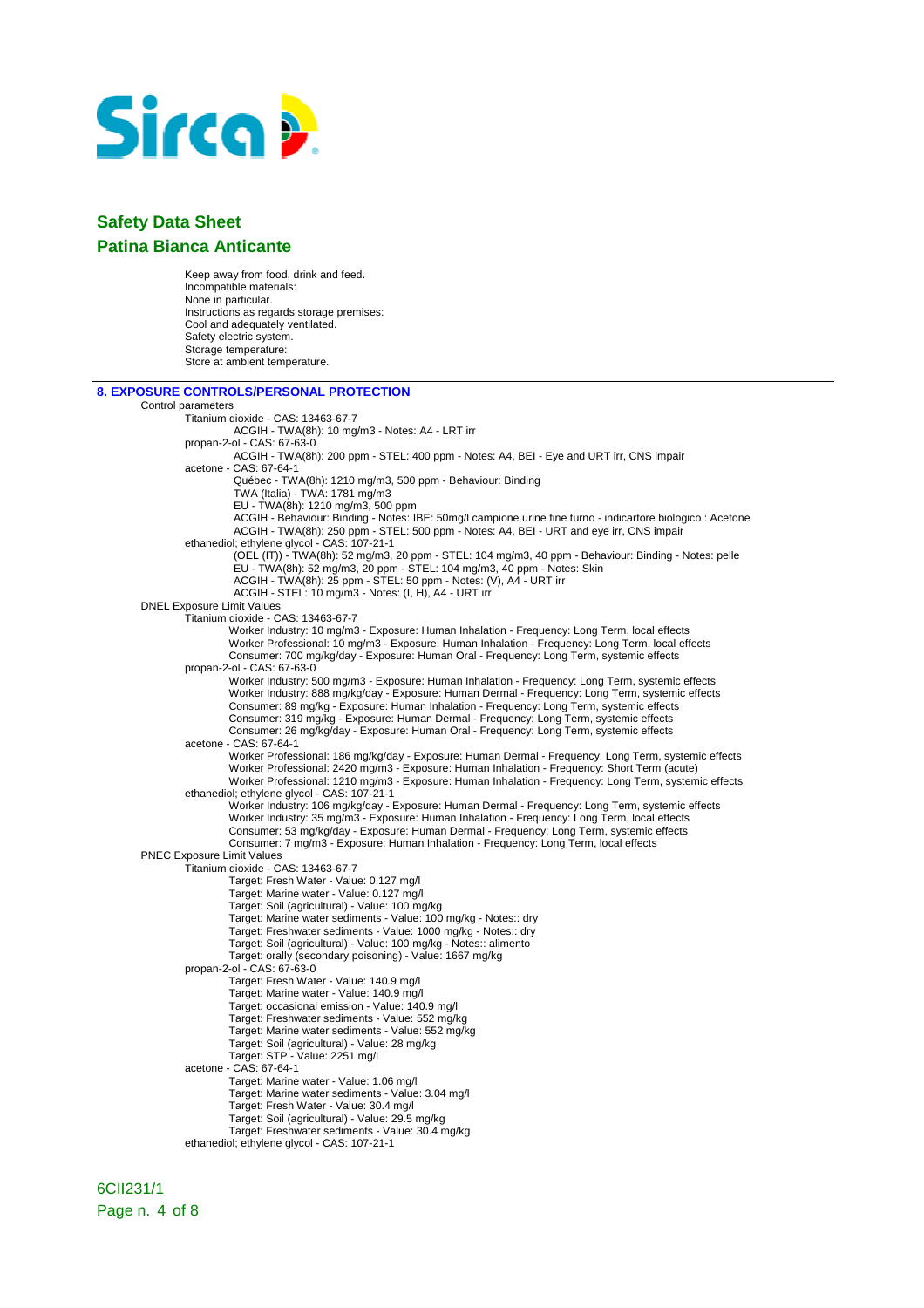

Target: Fresh Water - Value: 10 mg/l Target: Marine water - Value: 1 mg/l Target: Freshwater sediments - Value: 20.9 mg/kg Target: Microorganisms in sewage treatments - Value: 20.9 mg/l Appropriate engineering controls: None Individual protection measures Eye protection: Use close fitting safety goggles, don't use eye lens. Protection for skin: Use clothing that provides comprehensive protection to the skin, e.g. cotton, rubber, PVC or viton. Protection for hands: Use protective gloves that provides comprehensive protection, e.g. P.V.C., neoprene or rubber. Respiratory protection: Not needed for normal use. Thermal Hazards: None

### **9. PHYSICAL AND CHEMICAL PROPERTIES**

| characteristic                        |
|---------------------------------------|
|                                       |
| N.A.                                  |
| N.A.                                  |
| $< 1^{\circ}$ C                       |
| $> 55^{\circ}$ C                      |
| N.A.                                  |
| N.A.                                  |
| N.A.                                  |
| $< 21^{\circ}$ C - $< 69.8^{\circ}$ F |
| N.A.                                  |
| N.A.                                  |
| 1.3000 Kg/l a 20°C                    |
| N.A.                                  |
| N.A.                                  |
| N.A.                                  |
| $>250^{\circ}$ C                      |
| N.A.                                  |
| 20.00"<br>Din cup $# 4$               |
| N.A.                                  |
| N.A.                                  |
| N.A.                                  |
| N.A.                                  |
|                                       |

#### **10. STABILITY AND REACTIVITY**

Reactivity It may generate dangerous reactions (See subsections below) Chemical stability It may generate dangerous reactions (See subsections below) Possibility of hazardous reactions No dangerous reaction is stored and used appropriately. Conditions to avoid Avoid accumulating electrostatic charge. Vapours can form explosive mixtures with air. Incompatible materials Avoid contact with combustible materials. The product could catch fire. Hazardous decomposition products None.

#### **11. TOXICOLOGICAL INFORMATION**

Information on toxicological effects Toxicological information of the product: N.A. Toxicological information of the main substances found in the product: Titanium dioxide - CAS: 13463-67-7 a) acute toxicity: Test: LD50 - Route: Oral - Species: Rat > 5000 mg/kg Test: LC50 - Route: Inhalation - Species: Rat > 6.82 mg/l - Duration: 4h Test: LD50 - Route: Skin - Species: Rabbit > 2000 mg/kg b) skin corrosion/irritation:

6CII231/1 Page n. 5 of 8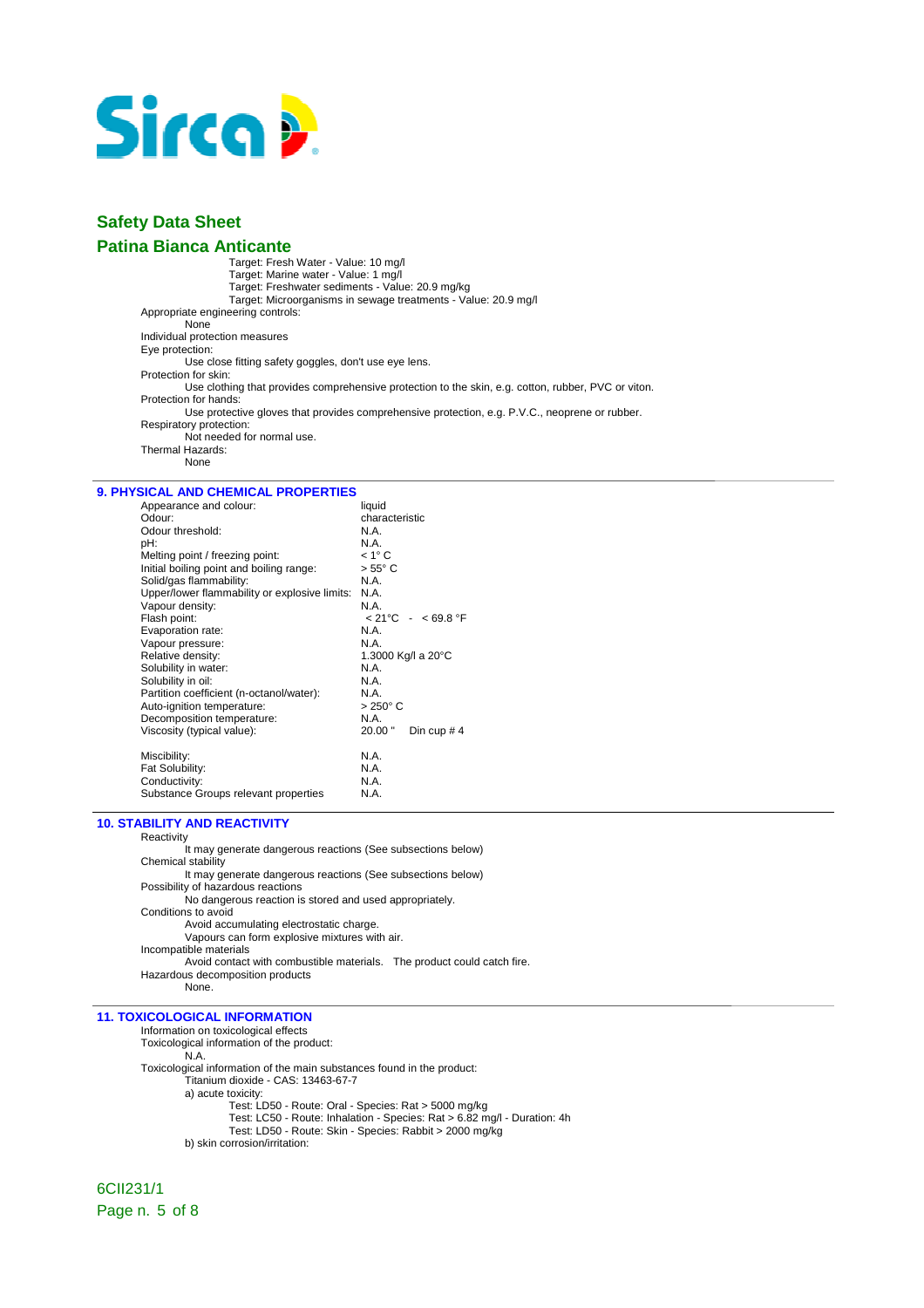

Test: Eye Irritant - Species: Rabbit No Test: Skin Irritant - Species: Rabbit No d) respiratory or skin sensitisation: Test: Skin Sensitization - Species: Mouse No i) STOT-repeated exposure: Test: NOAEL - Species: Rat 3500 mg/kg/day - Source: polmoni propan-2-ol - CAS: 67-63-0 a) acute toxicity: Test: LD50 - Route: Oral - Species: Rat = 5045 mg/kg Test: LD50 - Route: Skin - Species: Rat = 12800 mg/kg Test: LC50 - Route: Inhalation - Species: Rat = 72000 mg/m3 - Duration: 4h acetone - CAS: 67-64-1 a) acute toxicity: Test: LD50 - Route: Oral - Species: Rat = 5800 mg/kg Test: LD50 - Route: Skin - Species: Rabbit = 7800 mg/kg Test: LC50 - Route: Inhalation - Species: Rat 50100 mg/m3 - Duration: 8h b) skin corrosion/irritation: Test: Eye Irritant Yes Test: Skin Irritant - Route: Skin Yes - Notes: Il contatto ripetuto può causare dermatiti ethanediol; ethylene glycol - CAS: 107-21-1 a) acute toxicity: Test: LC50 - Route: Inhalation Vapour - Species: Rat > 2.5 mg/l - Duration: 6h Test: LD50 - Route: Skin - Species: Rabbit > 5000 mg/kg Test: LD50 - Route: Oral - Species: Rat 7712 mg/kg Substance(s) listed on the NTP report on Carcinogens: None. Substance(s) listed on the IARC Monographs: Titanium dioxide - Group 2B propan-2-ol - Group 3.

Substance(s) listed as OSHA Carcinogen(s): None. Substance(s) listed as NIOSH Carcinogen(s): None.

### **12. ECOLOGICAL INFORMATION**

Ecotoxicity Adopt good working practices, so that the product is not released into the environment. Titanium dioxide - CAS: 13463-67-7 a) Aquatic acute toxicity: Endpoint: LC50 - Species: Fish > 1000 mg/l - Duration h: 96 Endpoint: EC50 - Species: Algae = 61 mg/l - Duration h: 72 Endpoint: EC50 - Species: Daphnia > 1000 mg/l - Duration h: 48 b) Aquatic chronic toxicity: Endpoint: NOEC - Species: Algae 100000 mg/kg - Duration h: 480 propan-2-ol - CAS: 67-63-0 a) Aquatic acute toxicity: Endpoint: LC50 - Species: Fish = 9640 mg/l - Duration h: 96 Endpoint: LC50 - Species: Daphnia > 1000 mg/l - Duration h: 24 b) Aquatic chronic toxicity: Endpoint: NOEC - Species: Daphnia = 30 mg/l - Duration h: 504 - Notes: Prova semistatica c) Bacteria toxicity: Endpoint: EC50 - Species: Active mud > 1000 mg/l e) Plant toxicity: Endpoint: NOEC - Species: Algae = 1800 mg/l - Duration h: 168 - Notes: Prova statica,inibizione della crescita acetone - CAS: 67-64-1 a) Aquatic acute toxicity: Endpoint: EC50 - Species: Daphnia = 8800 mg/kg b) Aquatic chronic toxicity: Endpoint: EC50 - Species: Fish = 6070 mg/l - Duration h: 96 Endpoint: NOEC - Species: Fish 6070 mg/l - Duration h: 96 ethanediol; ethylene glycol - CAS: 107-21-1 a) Aquatic acute toxicity: Endpoint: EC50 - Species: Daphnia > 100 mg/l - Duration h: 48 - Notes: fresh water Endpoint: LC50 - Species: Fish = 72860 mg/l - Duration h: 96 - Notes: fresh water b) Aquatic chronic toxicity: Endpoint: NOEC - Species: Fish = 1530 mg/l - Duration h: 168 - Notes: fresh water Persistence and degradability N.A. Bioaccumulative potential N.A.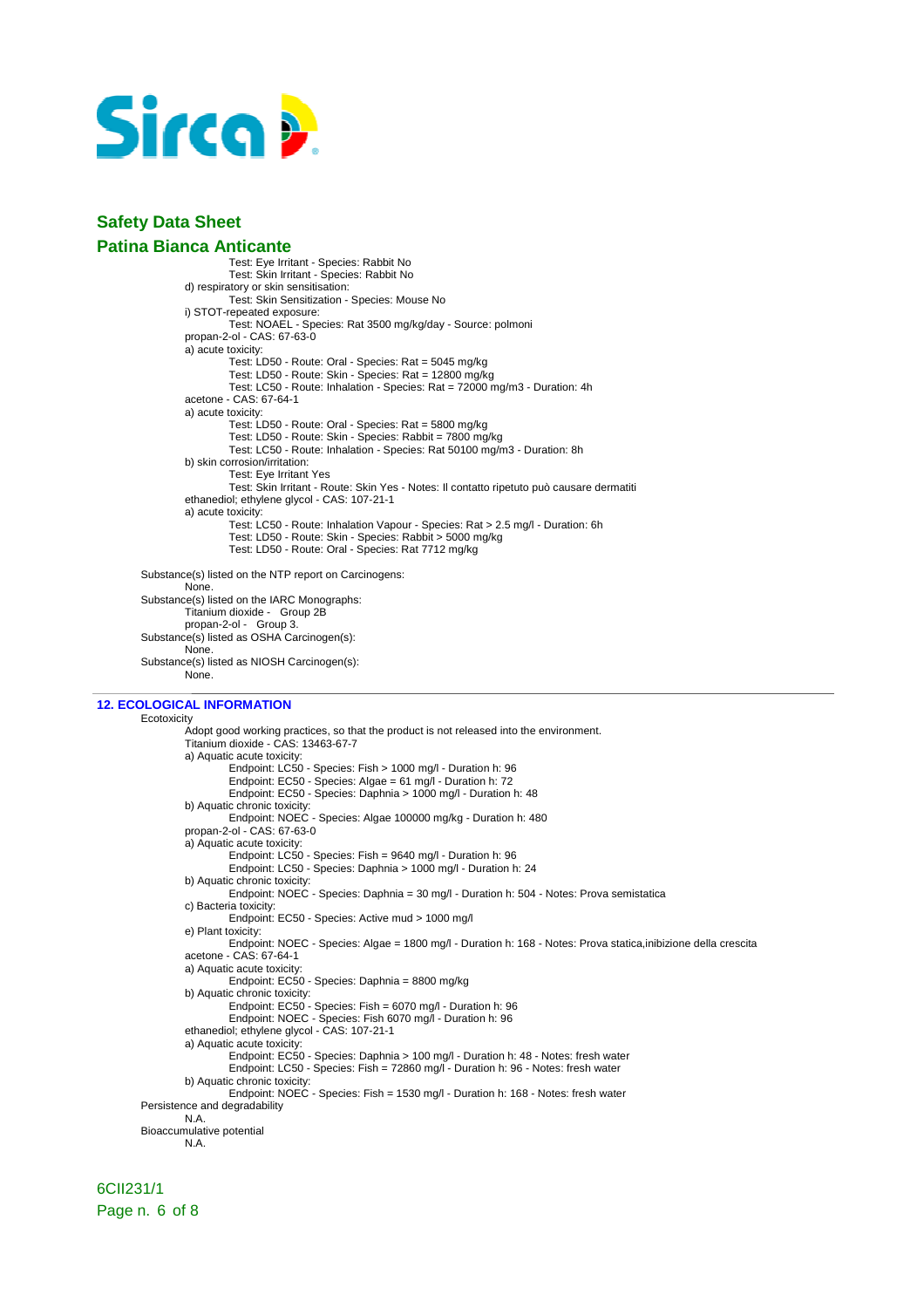

### **Safety Data Sheet**

#### **Patina Bianca Anticante**

Mobility in soil N.A. Other adverse effects None

**13. DISPOSAL CONSIDERATIONS** 

Waste treatment and disposal methods

Recover, if possible. Send to authorised disposal plants or for incineration under controlled conditions. In so doing, comply with the local and national regulations currently in force.

#### **14. TRANSPORT INFORMATION**

UN number ADR-UN Number: 1263 DOT-UN Number: 1263 IATA-UN Number: 1263 IMDG-UN Number: 1263 UN proper shipping name ADR-Shipping Name: Paint Related material DOT-Shipping Name: Paint Related material IATA-Shipping Name: Paint Related material IMDG-Shipping Name: Paint Related material Transport hazard class(es) ADR-Class: 3 DOT-Class: 3 IATA-Class: 3 IMDG-Class: 3 Packing group ADR-Packing Group: II DOT-Packing Group: II IATA-Packing group: II IMDG-Packing group: II Environmental hazards ADR-Enviromental Pollutant: No IMDG-Marine pollutant: No Special precautions ADR-Tunnel Restriction Code: D/E DOT-Special provisions: 149, B52, IB2, T4, TP1, TP8, TP28 IATA-Passenger Aircraft: 353 IATA-Cargo Aircraft: 364 IATA-S.P.: A72 IATA-ERG: 8L IMDG-EmS: F-E, S-E IMDG-Storage category: B IMDG-Storage notes: None Transport in bulk (according to Annex II of MARPOL 73/78 and the IBC Code) No

#### **15. REGULATORY INFORMATION**

USA - Federal regulations TSCA - Toxic Substances Control Act TSCA inventory: all the components are listed on the TSCA inventory. TSCA listed substances: None. SARA - Superfund Amendments and Reauthorization Act Section 302 – Extremely Hazardous Substances: ethanediol; ethylene glycol. Section 304 – Hazardous substances: no substances listed. Section 313 – Toxic chemical list: propan-2-ol, ethanediol; ethylene glycol. CERCLA - Comprehensive Environmental Response, Compensation, and Liability Act Substance(s) listed under CERCLA: acetone - Reportable quantity: 5000 pounds ethanediol; ethylene glycol - Reportable quantity: 5000 pounds. Reportable quantity for mixture: 328083.9895 pounds. CAA - Clean Air Act CAA listed substances: propan-2-ol is listed in CAA Section 111 acetone is listed in CAA Section 111, Section 112(b) - HON ethanediol; ethylene glycol is listed in CAA Section 111, Section 112(b) - HAP, Section 112(b) - HON. CWA - Clean Water Act CWA listed substances: propan-2-ol is listed in CWA Section 304 acetone is listed in CWA Section 304.

## 6CII231/1 Page n. 7 of 8